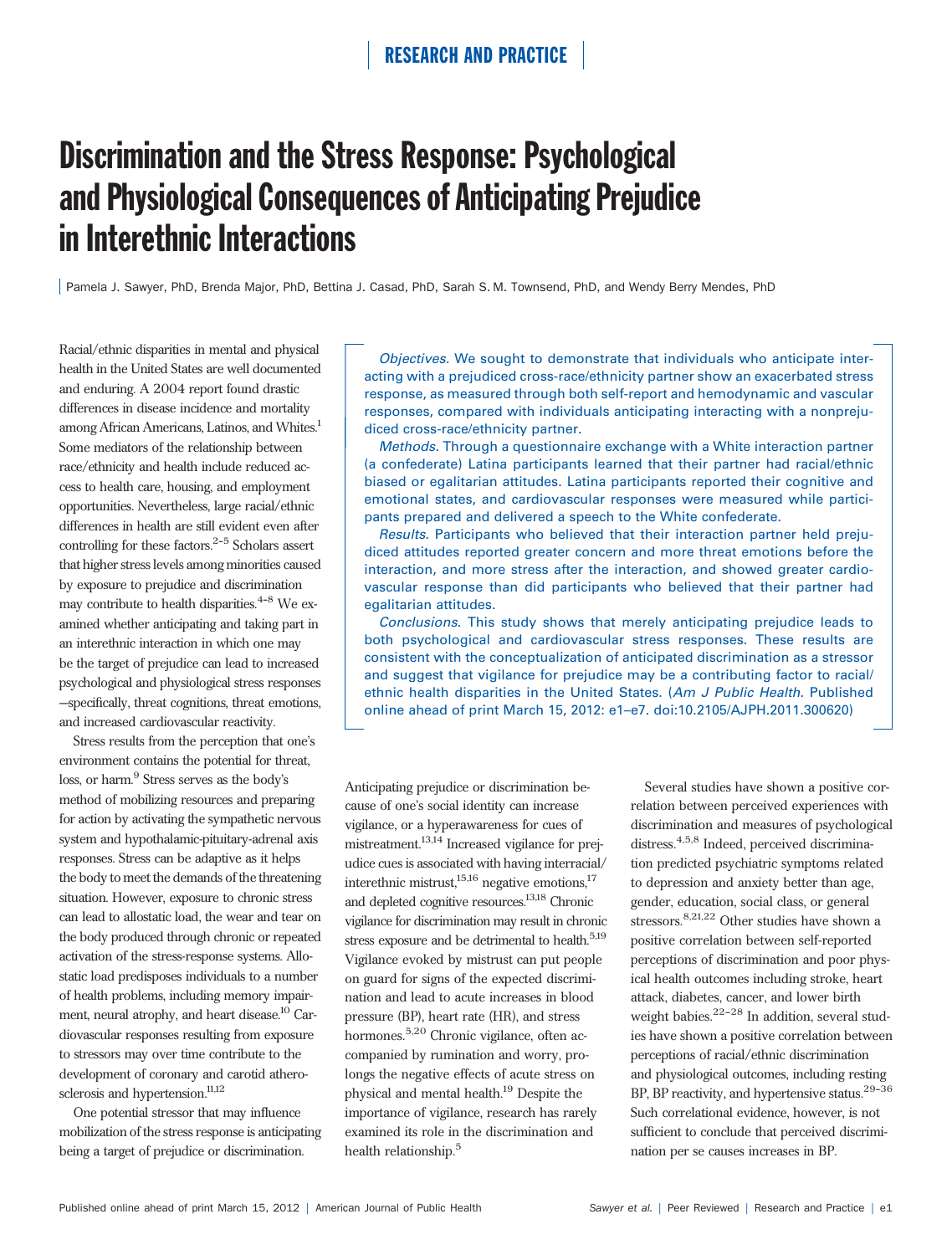Although the majority of work on discrimination and health is correlational, $4$  these relationships have been tested with experimental methods. Several experiments have demonstrated that exposure to prejudice-related stimuli in the laboratory is related to increased physiological stress responses, often indexed by  $BP^{37-39}$  For example, researchers found that Black women who imagined themselves in, and gave a speech about, a discrimination scenario (being accused of shoplifting) had more pronounced and prolonged systolic blood pressure and diastolic blood pressure increases compared with White women or Black women in the control group.<sup>40</sup> This suggests that imagining a prejudice-relevant stimulus is sufficient to produce a physiological stress response. These findings are limited, however, by the lack of control over the actual event imagined, which is subject to retrospective biases. Furthermore, participants' levels of rejection sensitivity and stigma consciousness may have influenced the intensity of the event recalled<sup>13,14</sup>; thus, intensity of the event was not controlled.

We examined the effects of situationally induced expectations of discrimination on cardiovascular reactivity among Latina American participants. This examination extended previous work in several ways. First, we sought to put participants in a situation in which they actually anticipated experiencing prejudice rather than simply imagined experiences that might induce thoughts about discrimination. Thus, this research contributes to the vigilance literature by measuring anticipatory stress. Second, we examined the effects of manipulated discrimination expectations on cardiovascular reactivity among Latina participants, a population that has received less attention in the health and discrimination literature than has African Americans.<sup>41</sup> Research indicates that the more Latinos report experiencing discrimination, the poorer their self-reported health.42,43 However, 2 studies reporting the relationship between perceived discrimination and BP among this population yielded inconsistent results. $41,44$  Although these studies represent an important step in our understanding, they also highlight the need for greater attention to the cardiovascular and physical health effects resulting from actual or anticipated exposure to prejudice and discrimination among Latinos.

In the present study, Latina participants were given information suggesting that their partner, a White female student confederate (accomplice), held either prejudiced or nonprejudiced attitudes toward ethnic minorities. They then prepared for and delivered a speech to their partner while cardiovascular responses were assessed. Given previous research showing that experiencing prejudice is related to both psychological and physiological stress, we tested the following hypotheses. Compared with participants in the nonprejudiced condition, participants in the prejudiced condition will experience more threat cognitions (hypothesis 1), greater threat emotions (hypothesis 2), and greater cardiovascular reactivity (hypothesis 3). This pattern of results was predicted and tested at 3 phases of the experiment: anticipation phase, interaction phase, and postinteraction phase.

# **METHODS**

Latina American college students  $(n = 54)$ ; mean age  $= 19$  years;  $SD = 1.62$ ; range  $=$ 18-28) volunteered to participate for course credit or \$15 by selecting the study from a list posted on the Psychology Department's research participant pool Web site. We randomly assigned participants to the prejudice  $(n = 27)$ or nonprejudice condition  $(n = 27)$ . The majority of participants (85%) were born in the United States. Before participation, we ascertained that no participant met criteria necessitating exclusion (i.e., pregnancy, presence of a heart murmur or pacemaker, or use of betablocking drugs).<sup>45</sup> The study was approved by the University of California, Santa Barbara, institutional review board, and all participants provided informed consent.

### Materials and Procedure

During pretesting, participants completed an online questionnaire that included trait anxiety and depression subscales of the Brief Symptom Inventory.46 The anxiety subscale assessed feeling nervous or shakiness inside; suddenly scared for no reason; fearful, tense or keyed up; and spells of terror and panic (Cronbach's  $\alpha =$ 0.86). The depression subscale assessed feeling lonely, blue, no interest in things, hopeless about the future, and worthless (Cronbach's  $\alpha = 0.88$ ). Participants also completed the 8-item trait

optimism subscale of the Life Orientation Test<sup>47</sup> with items such as: "In uncertain times, I usually expect the best" and "I hardly ever expect things to go my way" (reverse coded; Cronbach's  $\alpha$  = 0.82).

Upon arriving at the lab, participants encountered a White female (a confederate blind to condition) waiting in the hallway. The female experimenter informed the participant and confederate that they would be working together later in the study and escorted them to separate rooms where they individually completed the preexperiment measures and physiological baseline. Participants completed an "attitude questionnaire," which served as the experimental manipulation and made ethnicity salient. Physiological sensors were applied to the participant and 5 minutes of baseline cardiovascular readings were taken.

Participants were told via a tape recorded message played over an intercom system:

In this experiment we are studying interpersonal processes in working relationships. You are paired with another participant. Based on a random drawing, one of you will be assigned to give a 3-minute speech to the other on what you are like as a work partner... . Right now, we have given you the attitude form filled out by your partner. Please read over this form carefully... . Please fully use all 3 minutes since it will help you get to know your partner better and help you later on in the experiment when you work together.

All participants read that their partner (the confederate) self-identified as White and held attitudes similar to the campus mean on the 2 neutral attitude topics. The partner's alleged attitudes on the diversity items constituted the prejudice manipulation and included the following items: "I think stereotypes about ethnic minorities are often true"; "Ethnic minorities often do not have to work as hard as Whites do to get ahead"; "In my opinion, there is too much attention being paid these days to increasing ethnic diversity in universities"; and "Discrimination against ethnic minorities is no longer a problem in the United States." Participants were randomly assigned to condition, and learned in the prejudiced condition that the partner strongly agreed with all 4 diversity items and in the nonprejudiced condition, the partner strongly disagreed with all 4 items.

Participants were then informed, through a rigged drawing, that they had been selected to play the role of "speaker," which constituted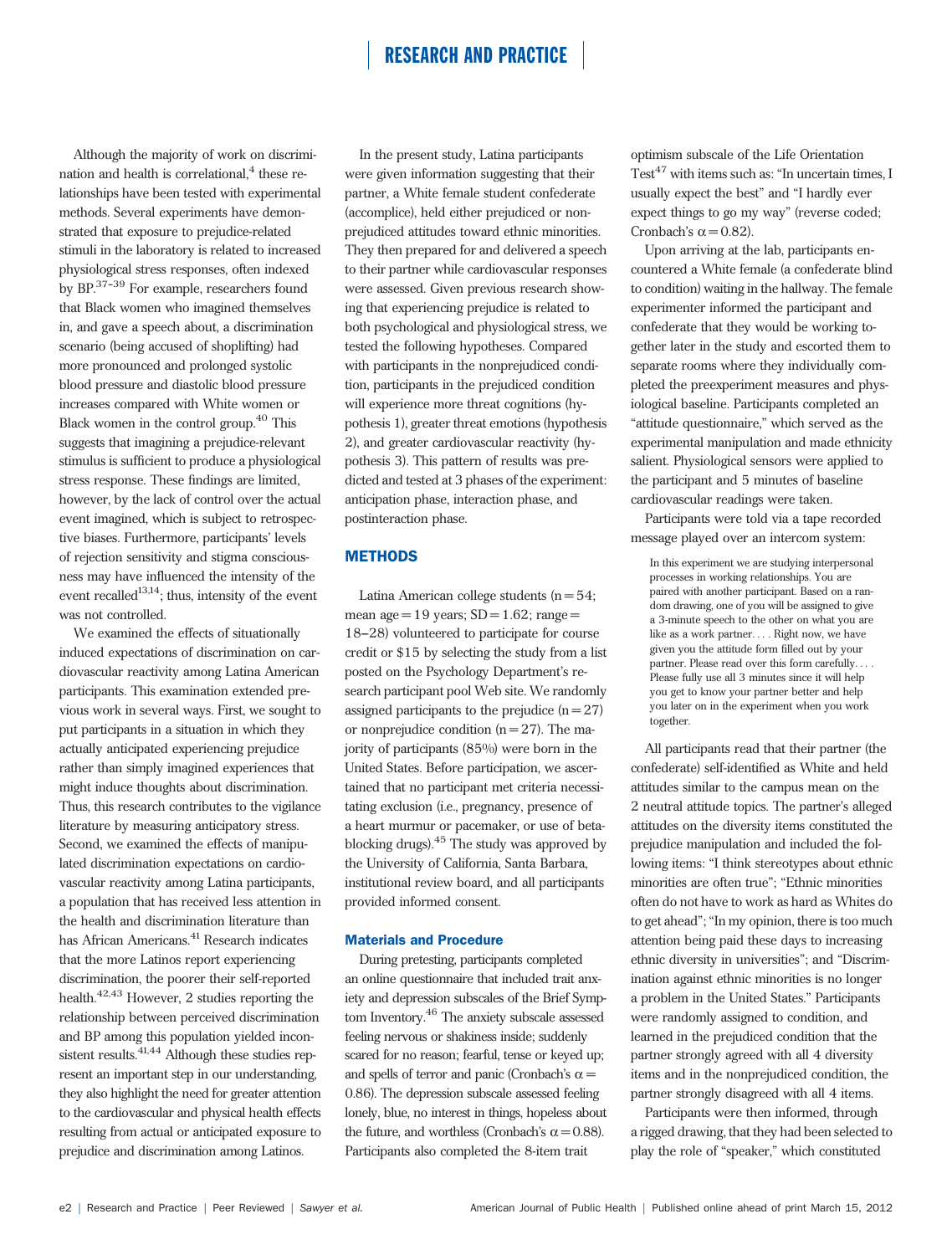delivering a 3-minute speech to their White partner. They were given 2 minutes to prepare a speech on "what I am like as a work partner."

Following speech preparation, participants completed a questionnaire assessing their expectations concerning the upcoming interaction. Items included "How much does your partner want to work with you?" rated on a 7 point scale with anchors 1 (not at all) and 7 (very much [reverse coded so that higher values reflect more negative expectations]) and whether they had any concerns about the upcoming interaction, and if so to list their concerns. Finally, participants rated the degree to which they were currently experiencing 5 threat emotions (fearful, inspired [reverse coded], nervous, worried, and overwhelmed; Cronbach's  $\alpha$  = 0.83) on a 5-point scale, with anchors 1 (not at all) and 5 (extremely).

Upon completion, the partner (the confederate) was brought into the participant's room. Participants delivered their speech to the confederate while their cardiovascular responses were recorded. Participants received no verbal feedback from the confederate, and, to minimize nonverbal feedback, a screen was erected between the participant and the confederate and remained in place for the duration of the 3-minute speech.

We collected cardiac and hemodynamic data according to established guidelines<sup> $48$ </sup> with a tonometric blood pressure cuff that uses a sweep technology over the radial artery to estimate blood pressure responses approximately every 15 seconds, and electrocardiograph and impedance cardiograph modules manufactured by Biopac (Santa Barbara, CA). All signals were collected at 1000 Hz and integrated into a Biopac MP150 hardware system. We applied sensors in a modified Lead II configuration to obtain electrocardiogram and used a tetrapolar mylar band system to obtain impedance cardiography. Taken together, this equipment provided several measures of interest including HR, preejection period, cardiac output, systolic blood pressure, diastolic blood pressure, mean arterial blood pressure, and total peripheral resistance. Total peripheral resistance is calculated with the standard formula ([mean arterial blood pressure/cardiac output]  $\times$  80) and represents an overall estimate of the amount of constriction

versus dilation in the arterioles. We used Mindware software, version 2.5 (Mindware Technologies, Gahanna, OH) to edit and score cardiovascular responses.<sup>45</sup>

### Postinteraction Cognitions and Emotions

Participants were to estimate their partner's impression of them on a scale from 1 (very poor) to 7 (very good [reverse coded so that higher values reflect a more negative impression]). A second item assessed their stress level during their speech rated on a scale from 1 (not at all stressful) to 7 (extremely stressful). Participants completed a manipulation check by rating their partner's racism on a scale from 1 (not at all racist) to 7 (racist), were probed for suspicion, and were fully debriefed.

We analyzed data by using IBM's PASW, version 18 (Armonk, NY) and set hypothesis tests at  $\alpha = 0.05$ , 2-tailed.

## RESULTS

We recorded cardiovascular responses during the 5-minute baseline, 2-minute speech preparation, and 3-minute speech delivery

## TABLE 1—Descriptive and Inferential Statistics Comparing Conditions at Baseline Among Female Latina American College Students: Santa Barbara, CA, 2005–2006

| Variable                              | Prejudiced Condition (n = 27), Mean (SD) or % (No./Total No.) | Nonprejudiced Condition ( $n = 27$ ), Mean (SD) or % (No./Total No.) | P   |
|---------------------------------------|---------------------------------------------------------------|----------------------------------------------------------------------|-----|
| Demographics                          |                                                               |                                                                      |     |
| Age, y                                | 19.26 (1.99)                                                  | 18.63 (1.01)                                                         | .16 |
| US-born                               | 81(17/21)                                                     | 90(17/19)                                                            | .57 |
| Cardiovascular measures (minute 5)    |                                                               |                                                                      |     |
| Systolic blood pressure, mm Hg        | 128.69 (17.04)                                                | 126.54 (16.07)                                                       | .64 |
| Diastolic blood pressure, mm Hg       | 72.54 (12.39)                                                 | 71.77 (13.62)                                                        | .83 |
| Mean arterial blood pressure, mm Hg   | 91.26 (13.61)                                                 | 90.03 (14.20)                                                        | .75 |
| Preejection period, msec              | 93.75 (21.98)                                                 | 101.54 (16.42)                                                       | .16 |
| Heart rate                            | 79.41 (12.07)                                                 | 77.18 (13.52)                                                        | .52 |
| Cardiac output, L/min                 | 8.12(2.14)                                                    | 8.73(2.25)                                                           | .33 |
| Total peripheral resistance, dyne/sec | 956.92 (279.19)                                               | 888.85 (270.59)                                                      | .39 |
| Control variables                     |                                                               |                                                                      |     |
| Anxiety <sup>a</sup>                  | 0.977(0.799)                                                  | 0.872(0.638)                                                         | .6  |
| Depression <sup>a</sup>               | 0.801(0.648)                                                  | 0.803(0.827)                                                         | .99 |
| Optimism <sup>b</sup>                 | 4.19(0.910)                                                   | 4.29 (0.930)                                                         | .66 |

<sup>a</sup>Scores from an online questionnaire that included trait anxiety and depression subscales of the Brief Symptom Inventory.<sup>46</sup> The anxiety subscale assessed feeling nervous or shakiness inside; suddenly scared for no reason; fearful, tense or keyed up; and spells of terror and panic (Cronbach's  $\alpha$  = 0.86). The depression subscale assessed feeling lonely, blue, no interest in things, hopeless about the future, and worthless (Cronbach's  $\alpha$  = 0.88).

<sup>b</sup>Scores from the 8-item trait optimism subscale of the Life Orientation Test with items such as: "In uncertain times, I usually expect the best" and "I hardly ever expect things to go my way" (reverse scored: Cronbach's  $\alpha$  = 0.82).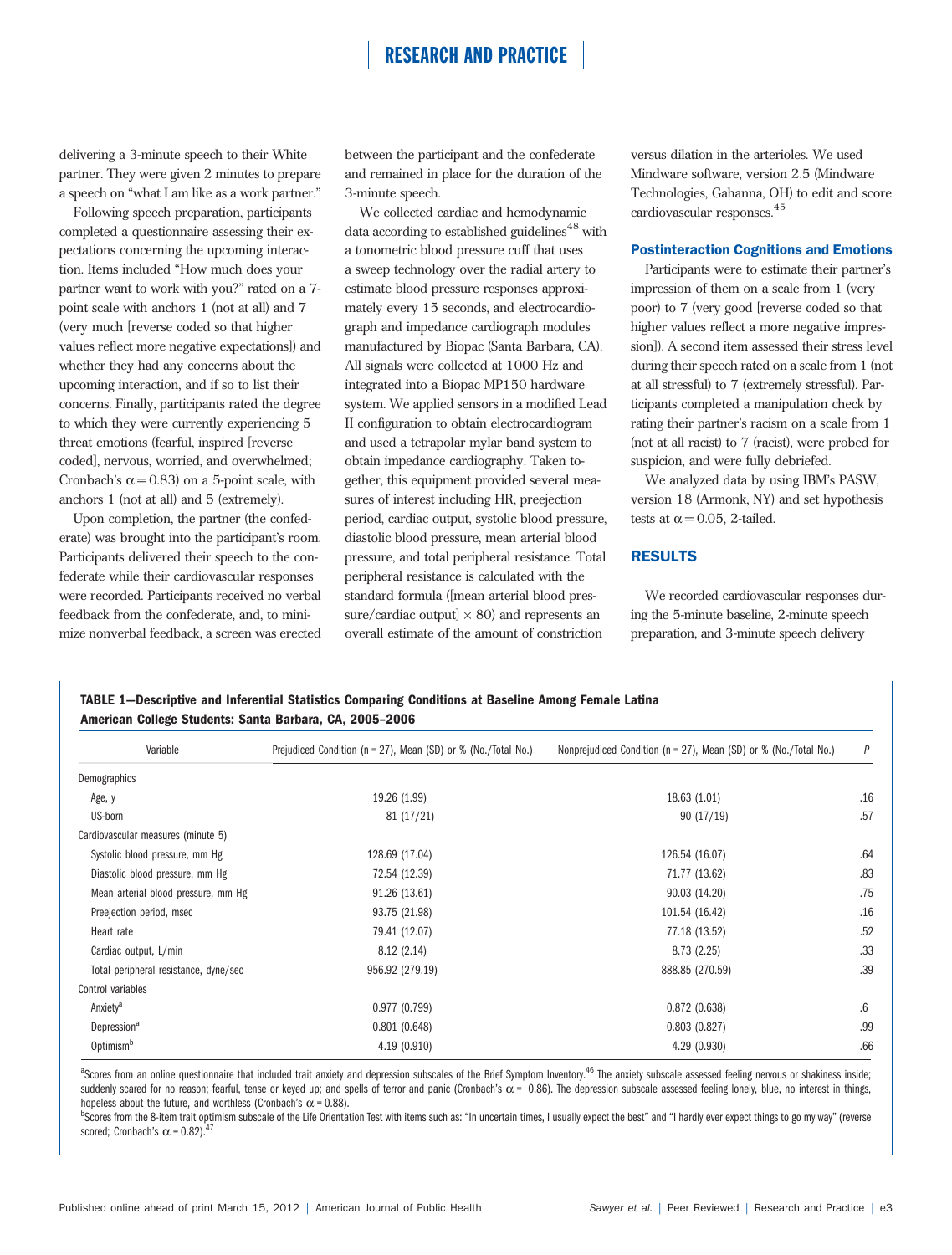TABLE 2—Descriptive and Inferential Statistics for Hypothesis Tests Regarding Cognitive and Emotional States and Cardiovascular Responses in Prejudiced and Nonprejudiced Conditions Among Latina American College Students: Santa Barbara, CA, 2005–2006

| Dependent Variable and Study Phase    | Prejudiced Condition ( $n = 27$ ), Adjusted Mean (SE) | Nonprejudiced Condition ( $n = 27$ ), Adjusted Mean (SE) | P    |
|---------------------------------------|-------------------------------------------------------|----------------------------------------------------------|------|
|                                       | <b>Cognitive and emotional states</b>                 |                                                          |      |
| Threat cognitions                     |                                                       |                                                          |      |
| Anticipation phase                    | 3.98 (0.158)                                          | 3.50(0.155)                                              | .04  |
| Postinteraction phase                 | 4.24 (0.189)                                          | 3.66 (0.186)                                             | .04  |
| Threat emotions                       |                                                       |                                                          |      |
| Anticipation phase                    | 2.48(0.122)                                           | 2.07(0.117)                                              | .06  |
| Postinteraction phase                 | 4.90 (0.316)                                          | 3.88 (0.310)                                             | .02  |
|                                       | <b>Cardiovascular responses</b>                       |                                                          |      |
| Anticipation phase                    |                                                       |                                                          |      |
| Systolic blood pressure, mm Hg        | 143.45 (2.15)                                         | 136.73 (2.01)                                            | .02  |
| Diastolic blood pressure, mm Hg       | 85.30 (1.90)                                          | 77.88 (1.78)                                             | .007 |
| Mean arterial blood pressure, mm Hg   | 104.69 (1.92)                                         | 97.48 (1.80)                                             | .01  |
| Preejection period, msec              | 89.11 (1.69)                                          | 95.82 (1.50)                                             | .006 |
| Heart rate                            | 89.83 (1.49)                                          | 83.86 (1.40)                                             | .006 |
| Cardiac output, L/min                 | 8.53 (0.335)                                          | 8.58 (0.299)                                             | .91  |
| Total peripheral resistance, dyne/sec | 1061.51 (50.81)                                       | 1022.45 (46.30)                                          | .57  |
| Interaction phase                     |                                                       |                                                          |      |
| Systolic blood pressure, mm Hg        | 150.88 (2.17)                                         | 148.73 (2.03)                                            | .47  |
| Diastolic blood pressure, mm Hg       | 90.49 (1.88)                                          | 88.26 (1.76)                                             | .39  |
| Mean arterial blood pressure, mm Hg   | 110.63 (1.93)                                         | 108.42 (1.81)                                            | .41  |
| Preejection period, msec              | $-86.23(1.99)$                                        | $-92.97(1.82)$                                           | .01  |
| Heart rate                            | 94.54 (1.70)                                          | 89.04 (1.60)                                             | .02  |
| Cardiac output, L/min                 | 9.01(0.341)                                           | 8.87 (0.312)                                             | .76  |
| Total peripheral resistance, dyne/sec | 1059.38 (46.42)                                       | 1075.66 (43.36)                                          | .8   |

phases. We calculated mean values for all cardiovascular indices for each minute. We created reactivity scores by subtracting each individual's minute-5 baseline value from each minute of the speech preparation and delivery, then averaging each score. We multiplied changes in the preejection period by  $-1$  so that increases in sympathetic activation were represented as shorter preejection period (PEP). We examined cardiovascular data for normality, and outliers (values > 2 standard deviations from the overall mean) were assigned a new value equal to 1% larger than the next highest value.<sup>49</sup>

We subjected all dependent variables to univariate analyses of covariance, controlling for self-reported trait anxiety, depression, and optimism. Analyses of cardiovascular reactivity also controlled for baseline minute-5 values to control for artifactual results associated with the correlation between absolute change and baseline levels.<sup>50</sup> There were no differences at baseline by condition in any of the

cardiovascular measures across condition during baseline (independent sample  $t$ -tests, all  $P$  > 0.15; Table 1). The control variables were unrelated to baseline cardiovascular measures and experimental condition (Table 1).

Participants in the prejudiced condition believed that their partner was more racist  $(mean = 3.96; SD = 1.61)$  than did participants in the nonprejudiced condition (mean = 1.26; SD = 0.66;  $t_{52}$  = -8.10; P = .001).

#### Anticipation Phase

Hypotheses 1 and 2 predicted that participants in the prejudiced condition would experience more threat cognitions and emotions when anticipating the interactive task compared with participants in the nonprejudiced condition. In support of hypothesis 1, participants in the prejudiced condition expected that their partner wanted to work with them less than did participants in the nonprejudiced condition (Table 2). They also were more likely

to indicate concern about getting along with their partner, as  $52\%$  (n = 14) of those in the prejudiced condition reported concern, compared with only  $19\%$  (n = 5) of participants in the nonprejudiced condition ( $\chi^2_{1,54} = 6.58$ ;  $P = .01$ ). A common concern in the nonprejudiced condition included "I don't know much about my partner or the task," whereas concerns in the prejudiced condition included, "Her ideas on discrimination" and "[she] ... would not enjoy working with me based on her opinions about minorities."

There was a marginal main effect of condition on the composite threat emotions, such that participants in the prejudiced condition reported experiencing greater threat than did participants in the nonprejudiced condition. In sum, hypothesis 1 was supported for threat cognitions and hypothesis 2 was marginally supported for threat emotions.

Hypothesis 3 stated that participants in the prejudiced condition would experience a more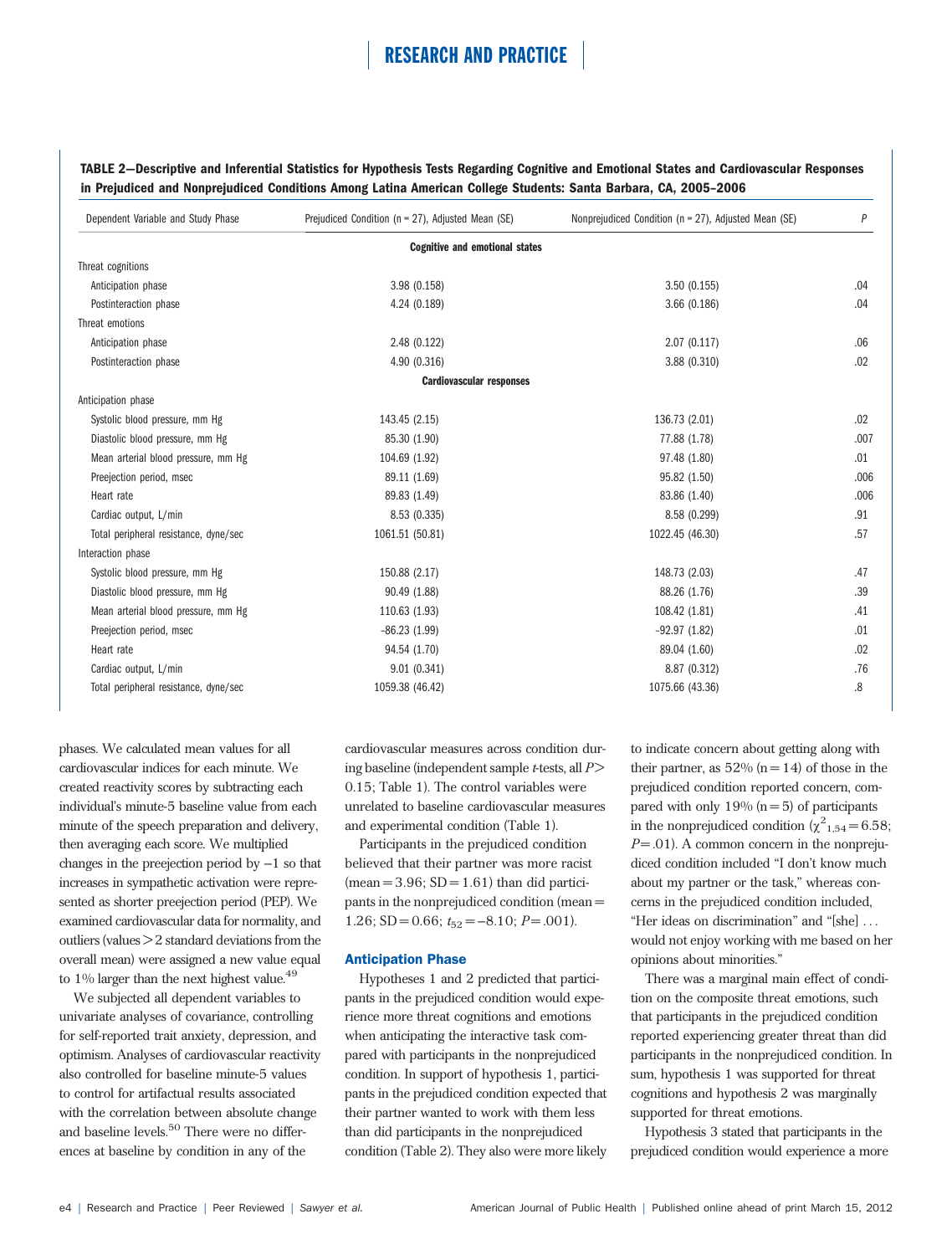

Note. The data reflect unadjusted mean difference scores from baseline.



malignant profile of cardiovascular reactivity when anticipating the interactive task compared with participants in the nonprejudiced condition. In support of hypothesis 3, participants in the prejudiced condition experienced a greater increase in systolic blood pressure during the speech preparation phase than did participants in the nonprejudiced condition (Figure 1). Participants in the prejudiced condition also experienced a greater increase from baseline in diastolic blood pressure than did participants in the nonprejudiced condition (Figure 1).

Participants in the prejudiced condition also experienced a shorter PEP and higher HR than did those in the nonprejudiced condition (Table 2). We found no condition main effects for cardiac output or total peripheral resistance. In sum, we observed higher systolic blood pressure, diastolic blood pressure, HR, and shorter PEP among Latina participants anticipating an interaction with a prejudiced evaluator compared with Latina participants anticipating an interaction with a nonprejudiced evaluator.

#### Interaction Phase

Hypothesis 3 predicted that participants in the prejudiced condition would experience a more malignant profile of cardiovascular responses when actually taking part in the

interactive task compared with participants in the nonprejudiced condition. Contrary to hypothesis 3, there were no main effects of condition for BP, cardiac output, or total peripheral resistance. However, participants in the prejudiced condition did experience a greater increase in the sympathetic nervous system variables, specifically HR and shorter PEP, during the speech delivery phase than did participants in the nonprejudiced condition (Table 2). In sum, we did not observe blood pressure differences by condition during the evaluation task as we did during the anticipation phase.

# Postinteraction Phase

Hypotheses 1 and 2 predicted that participants in the prejudiced condition would report more threat cognitions and emotions after completing the interactive task compared with participants in the nonprejudiced condition. In support of hypothesis 1, participants in the prejudiced condition believed that their partner had a less favorable impression of them than did participants in the nonprejudiced condition. They also rated the speech as more stressful than did those in the nonprejudiced condition. In sum, hypotheses 1 and 2 were supported for threat cognitions and threat emotions.

# **DISCUSSION**

We examined stress responses among Latinas while they anticipated and took part in an evaluative interaction with a White female peer. Latinas led to believe that their partner was prejudiced against ethnic minorities showed greater blood pressure increases and sympathetic nervous system activation during speech anticipation, and reported more threat-related cognitions and emotions before and after the interaction, than did those led to believe their partner was not prejudiced. These findings support the role of vigilance as a stressor in that situational cues can lead to a stress response characterized by heightened physiological arousal and greater self-reported concern.<sup>5,19</sup> This effect was seen after we controlled for trait anxiety, depression, and optimism, suggesting that the results were associated with the situational threat of discrimination, rather than personality factors predisposing certain individuals to experience more threat.

Importantly, this heightened stress response was seen in the absence of behavioral confirmation; participants who learned that their partner held prejudiced attitudes experienced a heightened stress response while merely anticipating an interaction. Participants prepared for the speech while seated alone in an experimental room and without receiving any additional information indicating that discrimination would play a role in the upcoming interaction. This suggests that the mere threat of prejudice is sufficient to elicit a physiological response, even in the absence of actual behavioral cues and before individuals have actually entered into the situation in which discrimination may potentially take place. These findings provide support for the claim that chronic vigilance for discrimination can potentially be as physically and psychologically meaningful as actually experiencing discrimination.<sup>5</sup>

We did not observe a significant difference by condition on blood pressure reactivity during the speech delivery phase, although there were significant differences in sympathetic activation (HR and PEP). We suspect this may be because the speech task was stressful and novel for everyone thus obscuring the effects of interacting with a prejudiced evaluator.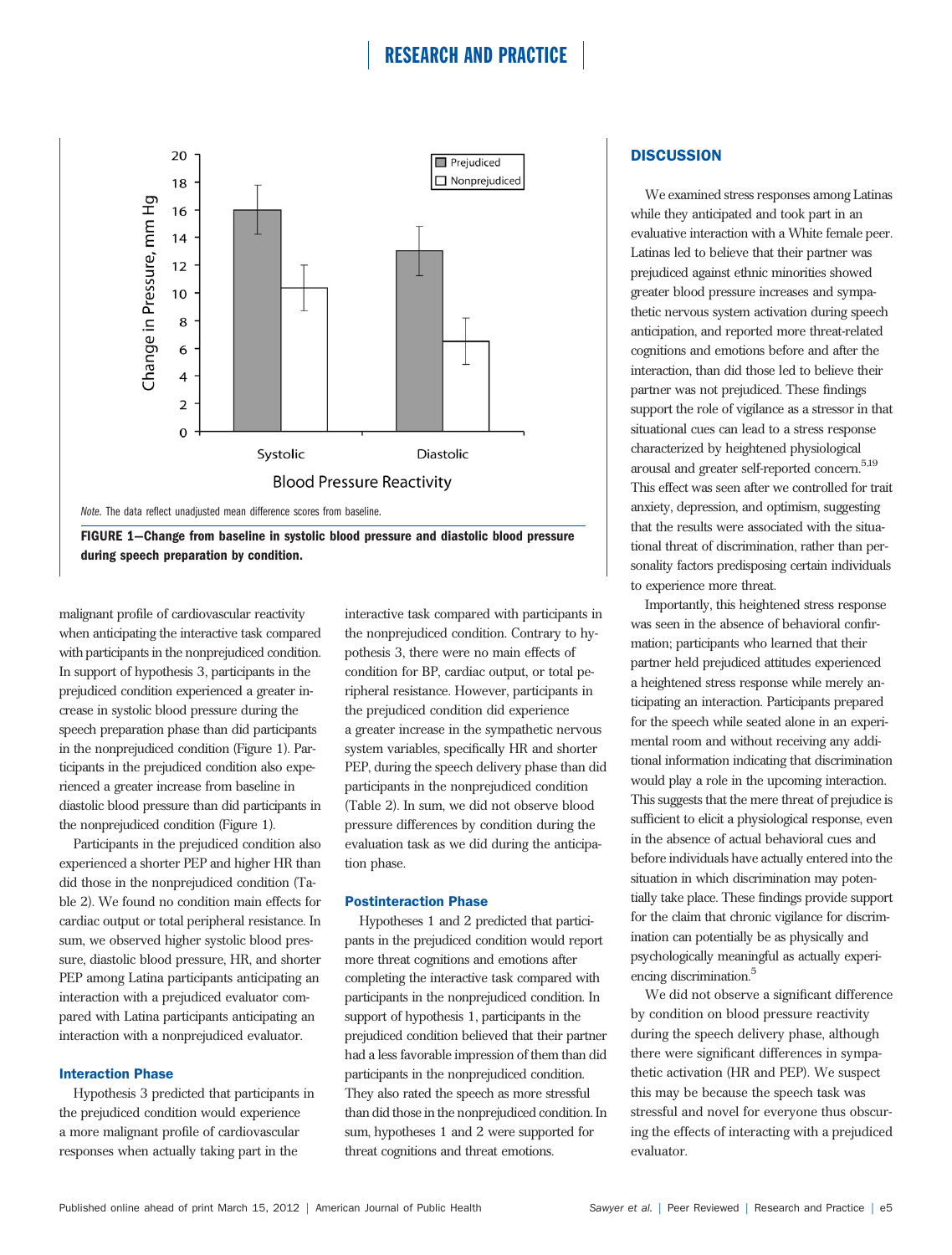The difference between the anticipation and speech phases highlights the importance in future research of examining the psychophysiological effects of anticipating interpersonal stressors. Future research also should explore the extent to which BP elevation is sustained over time by investigating postspeech recovery. By doing so, we can gain a more complete picture of the stress response and how situational cues and individual differences play a role throughout the course of interpersonal interaction.

### Limitations

Although this research provides an important contribution to our understanding of the impact of anticipated discrimination on health among Latinas, it is not without limitations. Because we attempted to create a situation in which participants would believe that they were interacting with a prejudiced partner, great care was taken to ensure that participants received no feedback from their partner during the speech task. This was done to ensure that all participants had a similar experience so that any differences in stress could be attributed to the condition manipulation, rather than to responses of the partner. However, this made the task less interactive than we would have preferred. Ethnic minorities often are confronted with prejudice in the world without the protection of a screen, and so a more valid test of our hypotheses would involve an actual interactive experience with a prejudiced partner.

Additional work should also integrate additional physiological systems to measure the body's stress response. Although the measures used in this study capture the activity of the sympathetic nervous system in response to stress, a more complete understanding would result from examination of the hypothalamicpituitary-adrenal axis, the main endocrine pathway for stress response, as well as immune system functioning under duress. By examining the body's multisystemic response to stress, we may better understand the physical outcomes resulting from these responses.

Finally, the sample consists of young, educated adult women. Generalizing the findings to older and less-educated populations should be done with caution. Future research could replicate this study with a community sample. Although the sample consisted of women, the results are expected to replicate with Latino

men because the manipulation was racism rather than sexism.

#### Implications and Conclusions

This work is among a few studies to show a causal effect of vigilance for prejudice on heightened stress responses during anticipation of interracial/interethnic interaction. Furthermore, this study is among a handful to examine the cardiovascular effects of anticipating prejudice among Latino Americans. $42-45$  Some research suggests that Latinos experience prejudice and discrimination in the United States at levels comparable to that experienced by African Americans.<sup>51</sup> Recent data show that Latinos in the United States are experiencing an increase in prevalence of cardiovascular disease and related risk factors such as diabetes and metabolic syndrome.<sup>52</sup> This work has important implications for Latinos' health, as elevated BP is a known risk factor for several negative health outcomes. If members of minority groups experience a stress response from the mere threat of discrimination, even in the absence of behavioral confirmation, over time, the repeated sympathetic nervous system and hypothalamic-pituitary-adrenal axis activation can contribute to allostatic load. This load, in turn, has been shown to be a predictor of a number of mental and physical health outcomes, including increases in anxious and depressive symptoms, as well as exacerbated cardiovascular response and decreased immunological functioning, both of which have deleterious consequences for long-term health and functioning.10

In conclusion, conceptualizing the expectation of being a target of discrimination as a potential stressor may contribute to understanding the greater health problems experienced by ethnic minority groups in the United States. Although anticipated discrimination alone is undoubtedly not the only factor contributing to the differences in disease rates and mortality, it may play an important role in the physical and mental health of members of minority groups.<sup>5</sup>

### About the Authors

Pamela J. Sawyer and Brenda Major are with the Department of Psychological and Brain Sciences, University of California, Santa Barbara. Bettina J. Casad is with the Psychology and Sociology Department, California State Polytechnic University, Pomona. Sarah S. M. Townsend is

with the Department of Management and Organizations, Kellogg School of Management, Northwestern University, Evanston, IL. Wendy Berry Mendes is with the Department of Psychiatry, University of California, San Francisco.

Correspondence can be sent to Brenda Major, PhD, Department of Psychological and Brain Sciences, University of California, Santa Barbara, Santa Barbara, CA 93106 (e-mail: [major@psych.ucsb.edu\)](mailto:major@psych.ucsb.edu). Reprints can be ordered at http://www.ajph.org by clicking the "Reprints" link.

This article was accepted November 29, 2011.

#### **Contributors**

P. J. Sawyer, B. Major, S. S. M. Townsend, and W. Berry Mendes had primary responsibility for the conceptualization and design of the study. P. J. Sawyer and B. J. Casad had primary responsibly for the data analysis and interpretation, with B. Major, W. Berry Mendes, and S. S. M. Townsend making contributions to data interpretation. All authors were involved in drafting and revising the article and approving the final article.

#### **Acknowledgments**

The research was supported by the National Heart, Lung, and Blood Institute (grant R01 HL079383).

#### Human Participant Protection

This study was approved by the institutional review board for the protection of human participants at the University of California, Santa Barbara. All participants provided informed consent.

#### References

1. Health Policy Institute of Ohio. Understanding health disparities: 2004. Available at [http://www.](http://www.healthpolicyohio.org) [healthpolicyohio.org](http://www.healthpolicyohio.org). Accessed March 11, 2007.

2. Finch BK, Hummer RA, Kol B, Vega WA. The role of discrimination and acculturative stress in physical health in Mexican-origin adults. Hisp J Behav Sci. 2001;23:399-429.

3. Williams DR, Yu Y, Jackson JS, Anderson NB. Racial differences in physical and mental health: socio-economic status, stress, and discrimination. J Health Psychol. 1997;2  $(3):335-351.$ 

4. Pascoe EA, Smart Richmond L. Perceived discrimination and health: a meta-analytic review. Psychol Bull.  $2009:135(4):531-554.$ 

5. Williams DR, Mohammed SA. Discrimination and racial disparities in health: evidence and needed research. J Behav Med. 2009;32(1):20-47.

6. Krieger N. Does racism harm health? Did child abuse exist before 1962? On explicit questions, critical science, and current controversies: an ecosocial perspective. Am J Public Health. 2003;93(2):194-199.

7. Mays VM, Cochran SD, Barnes NW. Race, racebased discrimination, and health outcomes among African Americans. Annu Rev Psychol. 2007;58:201-225.

8. Williams DR, Neighbors HW, Jackson JS. Racial/ ethnic discrimination and health: findings from community studies.  $AmJ$  Public Health. 2003;93(2):200-208.

9. Carver C. Stress, coping and health. In: Friedman HS, Silver RC, eds. Foundations of Health Psychology. New York, NY: Oxford University Press; 2007:117-144.

10. McEwen BS. Mood disorders and allostatic load. Biol Psychiatry. 2003;54(3):200-207.